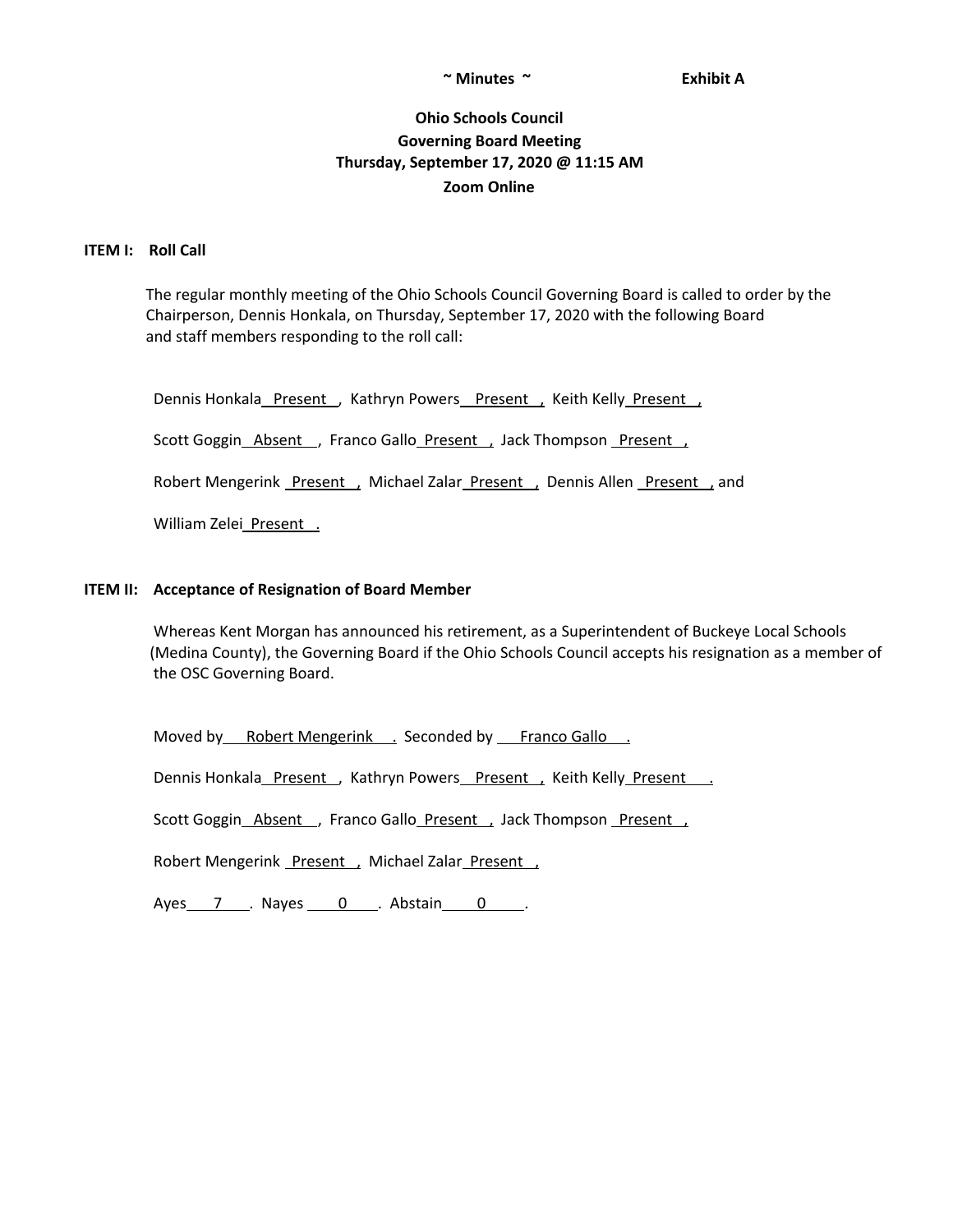## I**TEM III: Appointment of Board Member**

Whereas a vacancy exists on the Governing Board of the Ohio Schools Council, the Governing Board appoints Bob Hlasko, Superintendent of the Medina ESC, to the Board and recommends that his appointment be confirmed by the OSC Assembly at the October 2020 meeting.

Moved by Jack Thompson . Seconded by Michael Zalar .

Dennis Honkala Present , Kathryn Powers Present , Keith Kelly Present .

Scott Goggin Absent , Franco Gallo Present , Jack Thompson Present ,

Robert Mengerink Present , Michael Zalar Present ,

Ayes 7 . Nayes 0 . Abstain 0 .

## **ITEM IV: Approval of Governing Board Meeting Minutes**

Whereas, the minutes of the August 14, 2020 regular meetings of the Ohio Schools Council Governing Board, displayed in Exhibit A, have been reviewed by the Governing Board members and found to be accurate and complete, therefore, be it resolved by the Ohio Schools Council Governing Board that the minutes from August 14, 2020 be approved as presented.

Moved by Kathryn Powers . Seconded by Franco Gallo .

Dennis Honkala Present, Kathryn Powers Present, Keith Kelly Present.

Scott Goggin\_Absent\_, Franco Gallo\_Present\_, Robert Hlasko\_Present\_,

Jack Thompson Present , Robert Mengerink Present , Michael Zalar Present ,

Ayes 8 . Nayes 0 . Abstain 0 .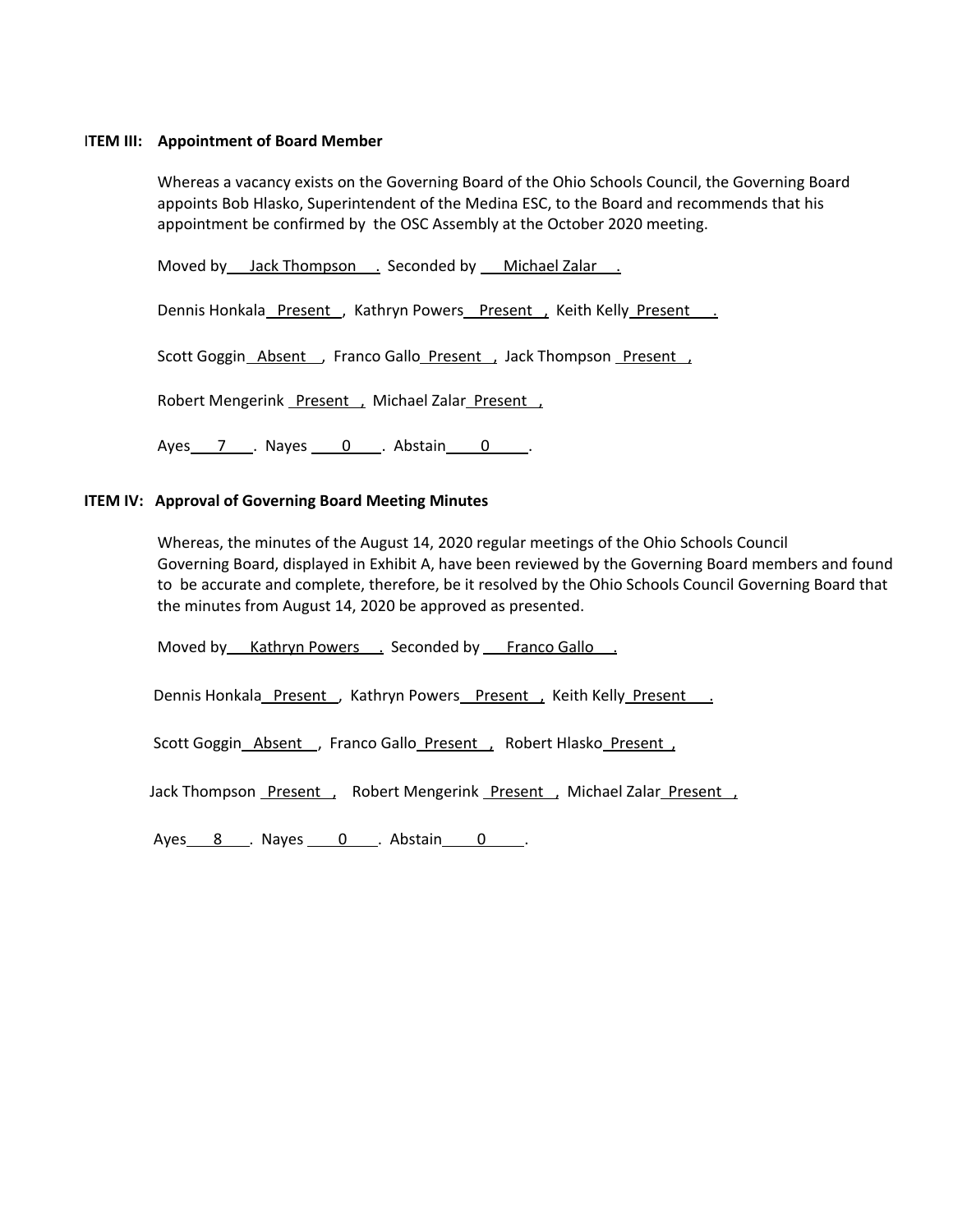## **ITEM V: Approval of OSC Financial Report**

Whereas, the financial report for the month of August 2020, displayed in Exhibit B has been reviewed by the Governing Board members and found to be accurate and complete, therefore be it resolved by the Ohio Schools Council Governing Board that the report be approved as presented.

Moved by Keith Kelly . Seconded by Michael Zalar .

Dennis Honkala Present , Kathryn Powers Present , Keith Kelly Present ...

Scott Goggin\_Absent \_, Franco Gallo\_Present , Robert Hlasko\_Present \_\_

Jack Thompson Present , Robert Mengerink Present , Michael Zalar Present ,

Ayes 8 . Nayes 0 . Abstain 0 .

## **ITEM VI: Approval of Consent Agenda**

Whereas, the Executive Director recommends approval of the following items, therefore, be it resolved that the Ohio Schools Council Governing Board approves the items listed in the Consent Agenda.

- A) New OSC Members:
	- 1. Urban Community School as an Affiliate Member for Food Service Cooperative Purchasing
	- 2. Bryan City Schools as an OSC Regular Member for Cooperative Purchasing
- B) Agreement between Compass Energy Gas Services (CNEG) and Ohio Schools Council Exhibit (C)
- C) New Gas Program Members: Copley-Fairlawn City Schools, Dover City Schools, Liberty Local School and Portage Lake Joint Vocational Schools. Exhibit (D)
- D) Renewal of the E&O \$5,000,000 liability limit policy with CNA Financial Corp. at a yearly premium of \$9,965.00 Exhibit (E)
- E) Agreement between P4S ENGIE & Ohio Schools Council. Exhibit (F)
- F) Authorization for the Executive Director of the Ohio Schools Council to sign an agreement between the OSC & Gardiner for a Design Build Services.
- G) Establish the OSC Assembly Meeting date as October 13, 2020 at 11:00 AM
- H) Amend Board Policy 2.51, "Days Worked In Excess of Contract" to read: Employees who work days in excess of their contractual days must use those days by December 31 of the following fiscal year